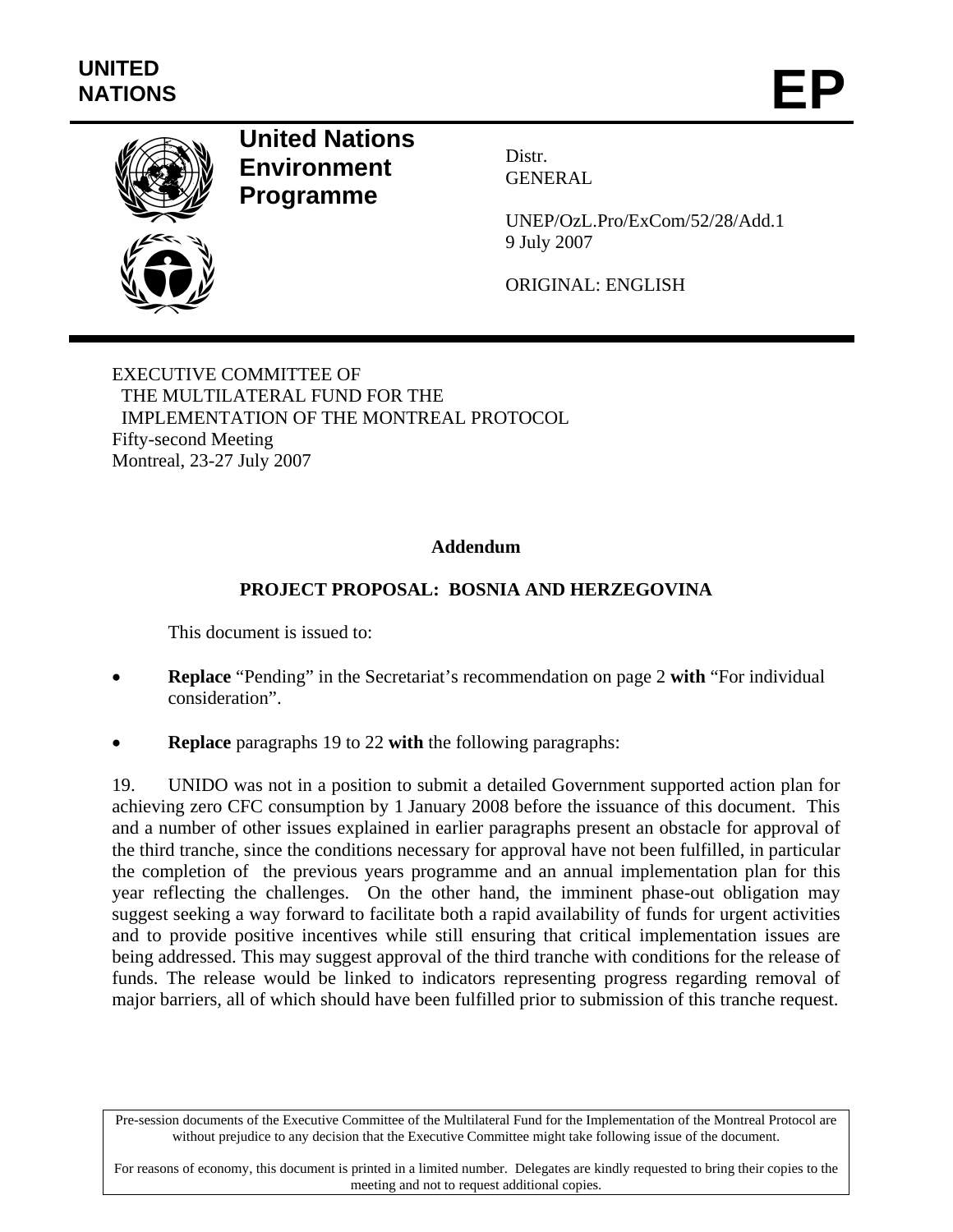#### UNEP/OzL.Pro/ExCom/52/28/Add.1

20. The Secretariat identified the following major barriers for Bosnia and Herzegovina to achieve a full phase-out by the end of this year, which should all have been addressed under the previous tranche request:

- (a) The lack of a Government supported plan on how to address various implementation difficulties to enable the phase-out objectives to be achieved;
- (b) The lack of awareness of customs officers of the need to control ODS;
- (c) The lack of detailed regulations allowing full implementation of the ozone legislation published on 15 May 2007; and
- (d) The lack of implementation of a number of activities from previous annual plans, in particular those for the refrigeration servicing sector.

### **RECOMMENDATION**

- 21. Based on the comments above, the Executive Committee might wish to:
	- (a) Consider:
		- (i) Not approving funds for the third tranche of the national phase-out plan for Bosnia and Herzegovina, and
		- (ii) Requesting UNIDO to provide a status report to the  $54<sup>th</sup>$  Meeting on the progress made in preparing an action plan and the training of customs officers; or
	- (b) Consider:
		- (i) Approving funds for the third tranche of the national phase-out plan for Bosnia and Herzegovina, at the amount of US \$303,000, as indicated below, with disbursement contingent on the Secretariat determining based on reports from UNIDO that the following conditions have been fulfilled:
			- a. Release of US \$90,900 upon acceptance of a Government supported action plan targeted to achieve the phase-out objectives in the shortest possible time frame;
			- b. Release of US \$60,600 upon acceptance of a brief report that at least two training courses for customs officers have been carried out, and after reaching the milestone mentioned under paragraph  $21(b)(i)(a)$ ;
			- c. Release of US \$75,750 upon acceptance of a report about the establishment of the regulations necessary for the full implementation of the ozone legislation and for a licensing system for import of ODS and ODS-containing equipment, and after reaching the milestone mentioned under paragraph 21(b)(i)(b.); and